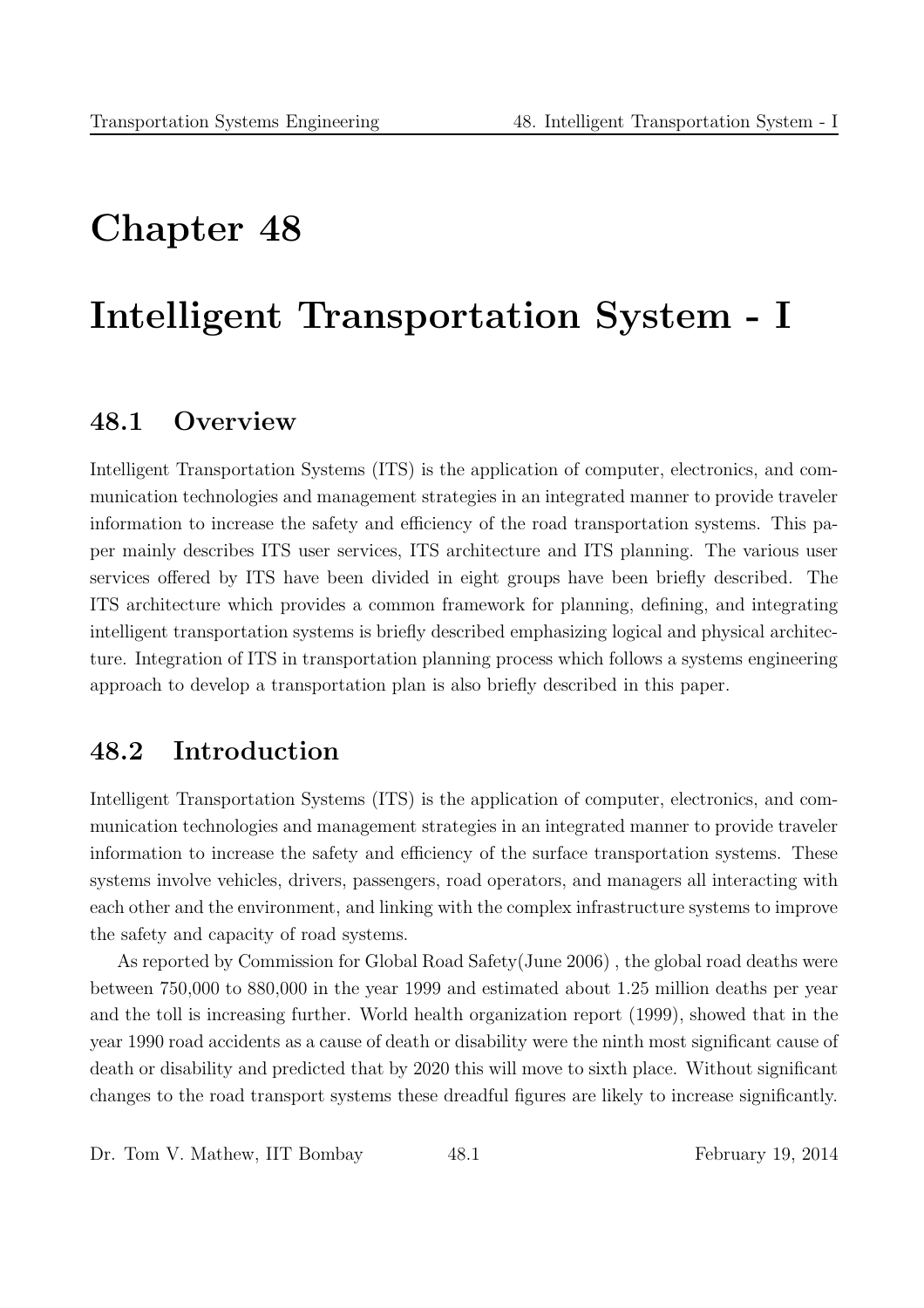Traditional driver training, infrastructure and safety improvements, may contribute to certain extent to reduce the number of accidents but not enough to combat this menace. Intelligent Transport Systems are the best solution to the problem. Safety is one of the principal driving forces behind the evolution, development, standardization, and implementation of ITS systems.

ITS improves transportation safety and mobility and enhances global connectivity by means of productivity improvements achieved through the integration of advanced communications technologies into the transportation infrastructure and in vehicles. Intelligent transportation systems encompass a broad range of wireless and wire line communication based information and electronics technologies to better manage traffic and maximize the utilization of the existing transportation infrastructure. It improves driving experience, safety and capacity of road systems, reduces risks in transportation, relieves traffic congestion, improves transportation efficiency and reduces pollution.

# 48.3 ITS user services

In order to deploy ITS, a framework is developed highlighting various services the ITS can offer to the users. A list of 33 user services has been provided in the National ITS Program Plan. The number of user services, keep changing over time when a new service is added. All the above services are divided in eight groups. The division of these services is based on the perspective of the organization and sharing of common technical functions. Some of the user services offered by ITS are shown in Fig. 48:1. The eight groups are described as follows:

- 1. Travel and traffic management
- 2. Public transportation operations
- 3. Electronic payment
- 4. Commercial vehicle operations
- 5. Advance vehicle control and safety systems
- 6. Emergency management
- 7. Information management
- 8. Maintenance and construction management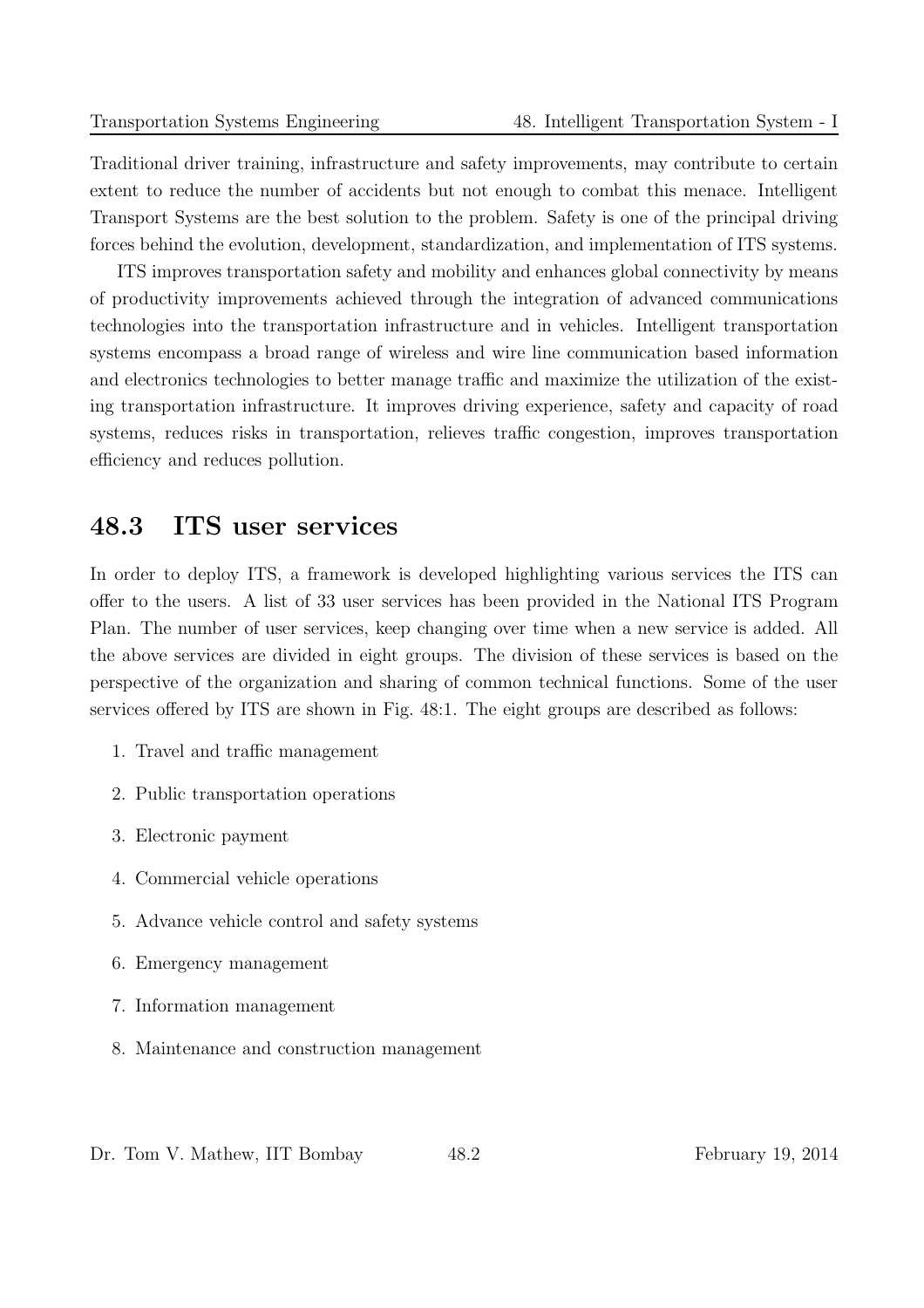

Figure 48:1: ITS user services

### 48.3.1 Travel and traffic management

The main objective of this group of services is to use real time information on the status of the transportation system to improve its efficiency and productivity and to mitigate the adverse environmental impacts of the system. This group of user service is further divided in 10 user services. Most of these services share information with one another in a highly integrated manner for the overall benefit of the road transportation system. These services are described as below:

#### Pre trip information

This user service provides information to the travelers about the transportation system before they begin their trips so that they can make more informed decisions regarding their time of departure, the mode to use and route to take to their destinations. The travelers can access this information through computer or telephone systems at home or work and at major public places. Pre travel information can be accessed through mobile phones as shown in Fig. 48:2. Different routes and respective travel time durations indicated on VMS are shown in Fig. 48:3. The information include real time flow condition, real incidents and suggested alternate routes, scheduled road construction and maintenance tasks, transit routes, schedules, fares, transfers, and parking facilities.

#### En-route driver information

This user service provides travel related information to the travelers en route after they start their trips through variable message signs (VMS), car radio, or portable communication devices. Fig. 48:4 shows the various congested and non congested routes shown on display screen. VMS

Dr. Tom V. Mathew, IIT Bombay 48.3 February 19, 2014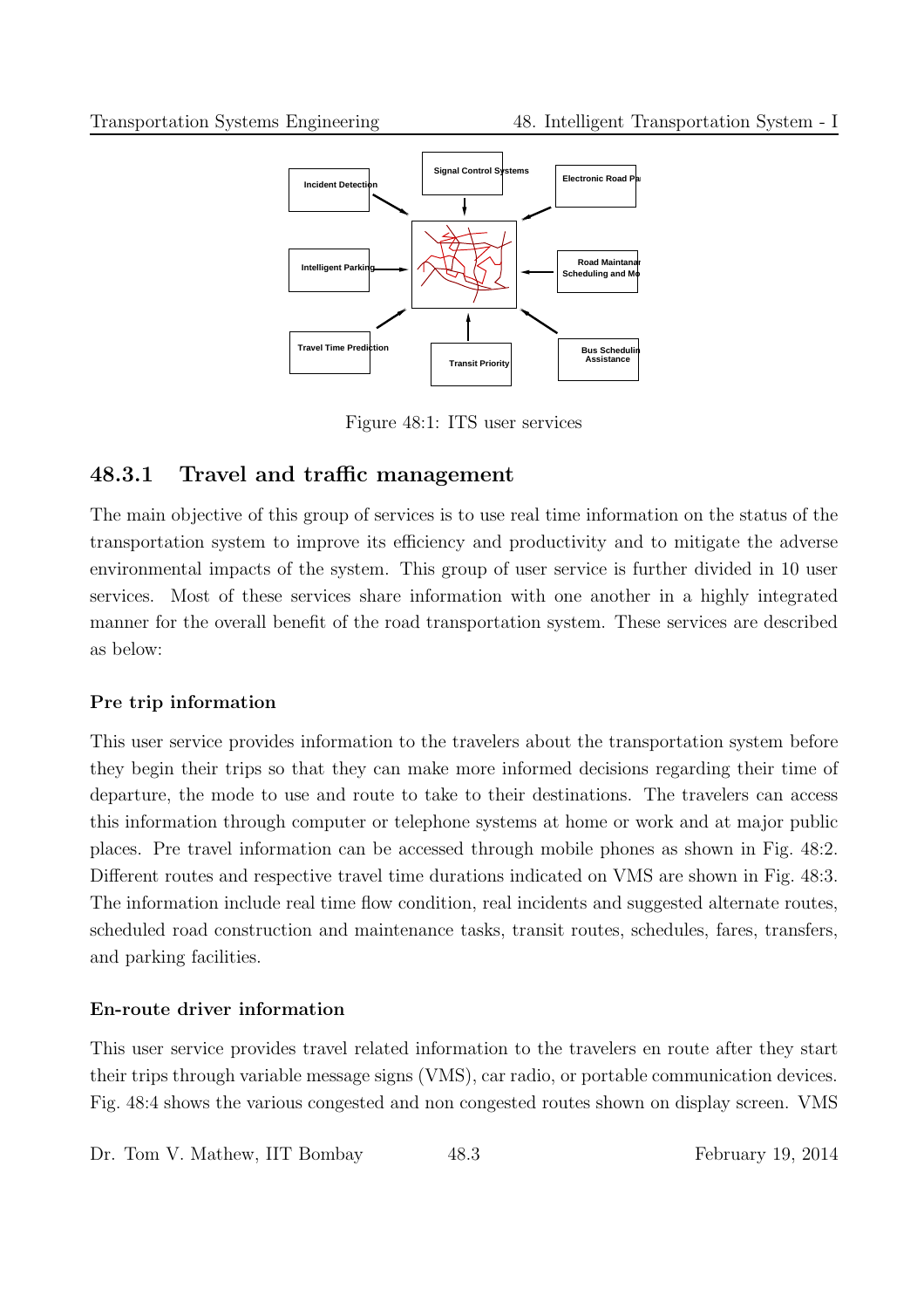| <b>START:ABCD</b><br>: 396<br>: 12:21<br>END: XYZ<br>: 13:05 |  |  |  |  |  |
|--------------------------------------------------------------|--|--|--|--|--|
|                                                              |  |  |  |  |  |
|                                                              |  |  |  |  |  |
|                                                              |  |  |  |  |  |
|                                                              |  |  |  |  |  |
|                                                              |  |  |  |  |  |

Figure 48:2: Pre trip information

| <b>City Transit</b> |            |  |
|---------------------|------------|--|
| <b>ROUTE</b>        | <b>DUE</b> |  |
| 69                  | 3 mins     |  |
| 98                  | 6 mins     |  |
| 408                 | 7 mins     |  |
| 535                 | 9 mins     |  |

Figure 48:3: VMS showing routes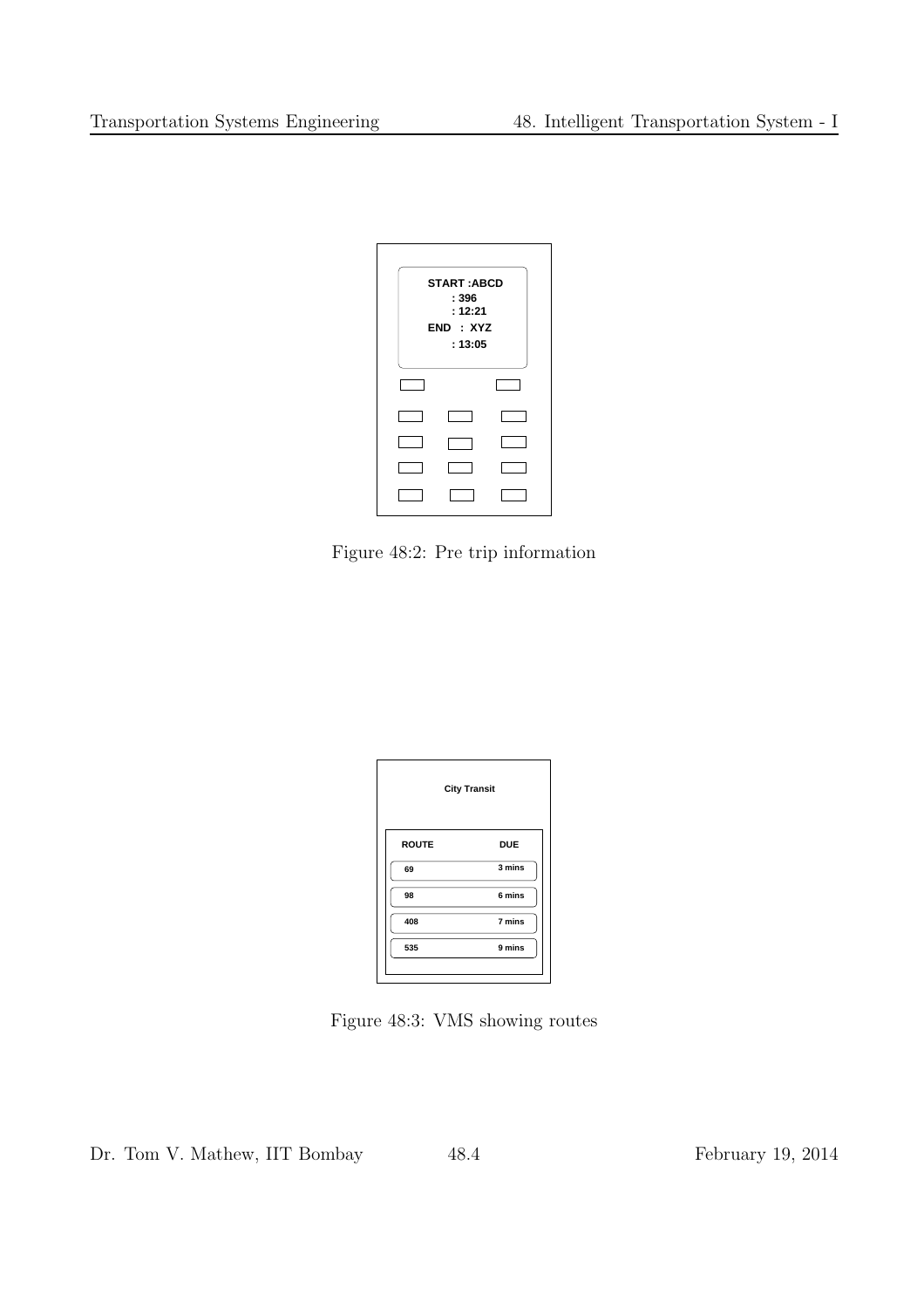

Figure 48:4: Showing congested routes



Figure 48:5: VMS showing routes and travel times

indicating different routes and travel time is shown in Fig. 48:5. This helps the travelers to better utilize the existing facility by changing routes etc to avoid congestion. This also provides warning messages for roadway signs such as stop signs, sharp curves, reduced speed advisories, wet road condition flashed with in vehicle displays to the travelers to improve the safety of operating a vehicle. The information can be presented as voice output also.

#### Route guidance

This service provides information to the travellers with a suggested route to reach a specified destination, along with simple instructions on upcoming turns and other manoeuvres. This also provides travellers of all modes the real-time information about the transportation system, including traffic conditions, road closures, and the status and schedule of transit systems. The benefits of this service are reduced delay and drivers stress levels particularly in an unfamiliar area.

#### Ride matching and reservation

This user service provide real-time ride matching information to travellers in their homes, offices or other locations, and assists transportation providers with vehicle assignments and scheduling.

Dr. Tom V. Mathew, IIT Bombay 48.5 February 19, 2014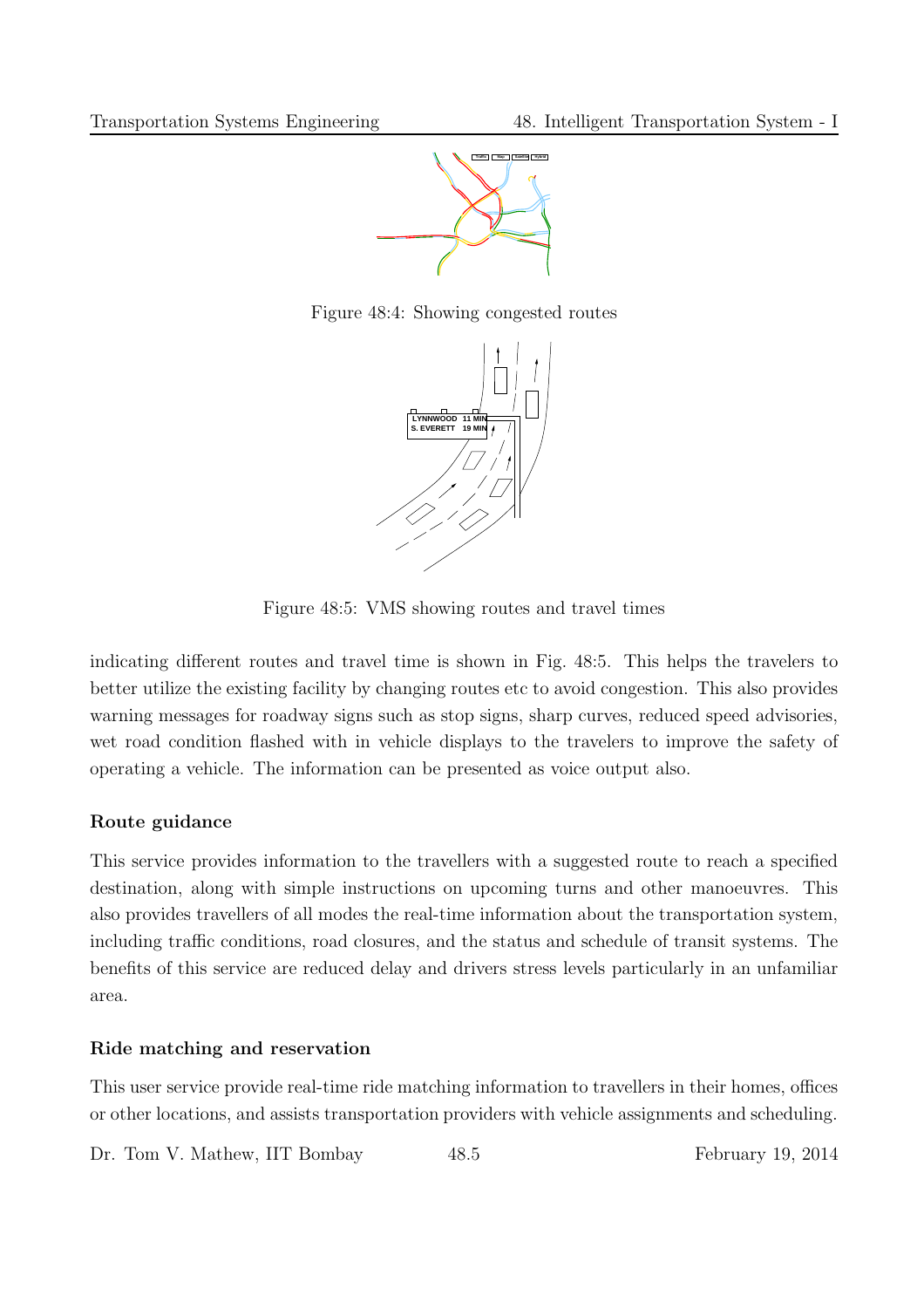

Figure 48:6: Incident management

Travellers give information to the service center and get number of ride sharing options from which they can choose the best.

#### Traveler Services Information

This service provides a business directory of information on travel-related services and facilities like the location, operating hours, and availability of food, lodging, parking, auto repair, hospitals, gas stations and police facilities. This also makes reservations for many of these traveler services. The traveler services information are accessible in the home, office or other public locations to help plan trips. These services are available en-route also.

#### Traffic Control

This service collects the real time data from the transportation system, processes it into usable information, and uses it to determine the optimum assignment of right-of-way to vehicles and pedestrians. This helps in improving the flow of traffic by giving preference to transit and other high occupancy vehicles or by adjusting the signal timing to current traffic conditions. The information collected by the Traffic Control service is also disseminated for use by many other user services.

#### Incident Management

This service aims to improve the incident management and response capabilities of transportation and public safety officials, the towing and recovery industry, and others involved in incident response. Advanced sensors (close circuit TV cameras), data processors and communication technologies are used to identify incidents quickly and accurately and to implement response

Dr. Tom V. Mathew, IIT Bombay 48.6 February 19, 2014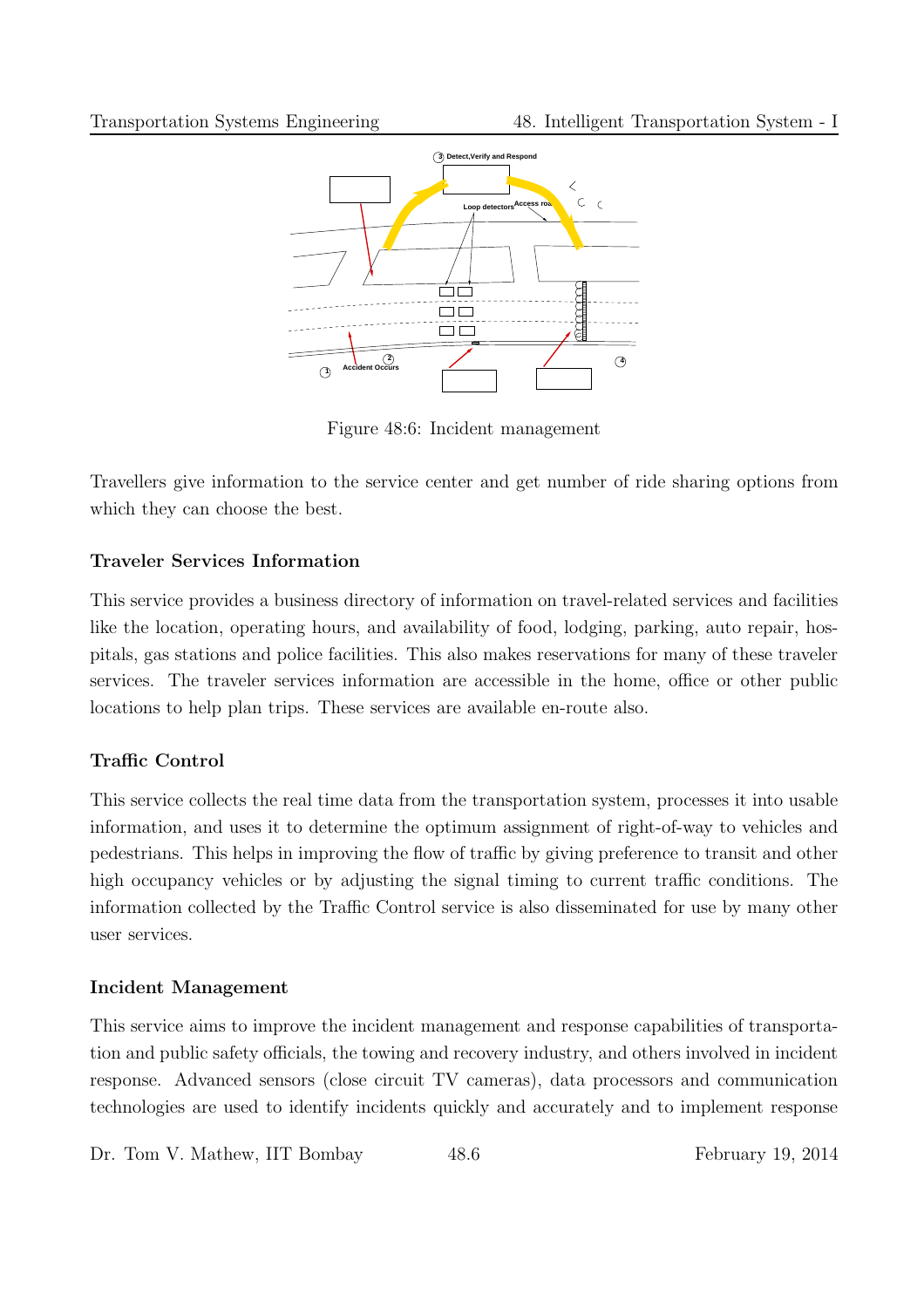which minimizes traffic congestion and the effects of these incidents on the environment and the movement of people and goods. Fig. 48:6 shows the occurrence of incident and its detection by the center and decision implemented responding to the incident on a highway pertaining to incident management.

#### Travel Demand Management

This user service develop and implement strategies to reduce the number of single occupancy vehicles while encouraging the use of high occupancy vehicles and the use of more efficient travel mode. The strategies adopted are:

- 1. Congestion pricing
- 2. Parking management and control
- 3. Mode change support
- 4. Telecommuting and alternate work schedule.

#### Emissions Testing and Mitigation

The main objective of this service is to monitor and implement strategies to divert traffic away from sensitive air quality areas, or control access to such areas using advanced sensors. This also used to identify vehicles emitting pollutants exceeding the standard values and to inform drivers to enable them to take corrective action. This helps in facilitating implementation and evaluation of various pollution control strategies by authorities.

#### Highway Rail Intersection

This service is to provide improved control of highway and train traffic to avoid or decrease the severity of collisions between trains and vehicles at highway-rail intersections. This also monitors the condition of various HRI equipments.

#### 48.3.2 Public transportation operations

This group of service is concerned with improving the public transportation systems and encouraging their use. Fig. 48:7 shows different public transportation facilities. This group is divided in four services which are described as below: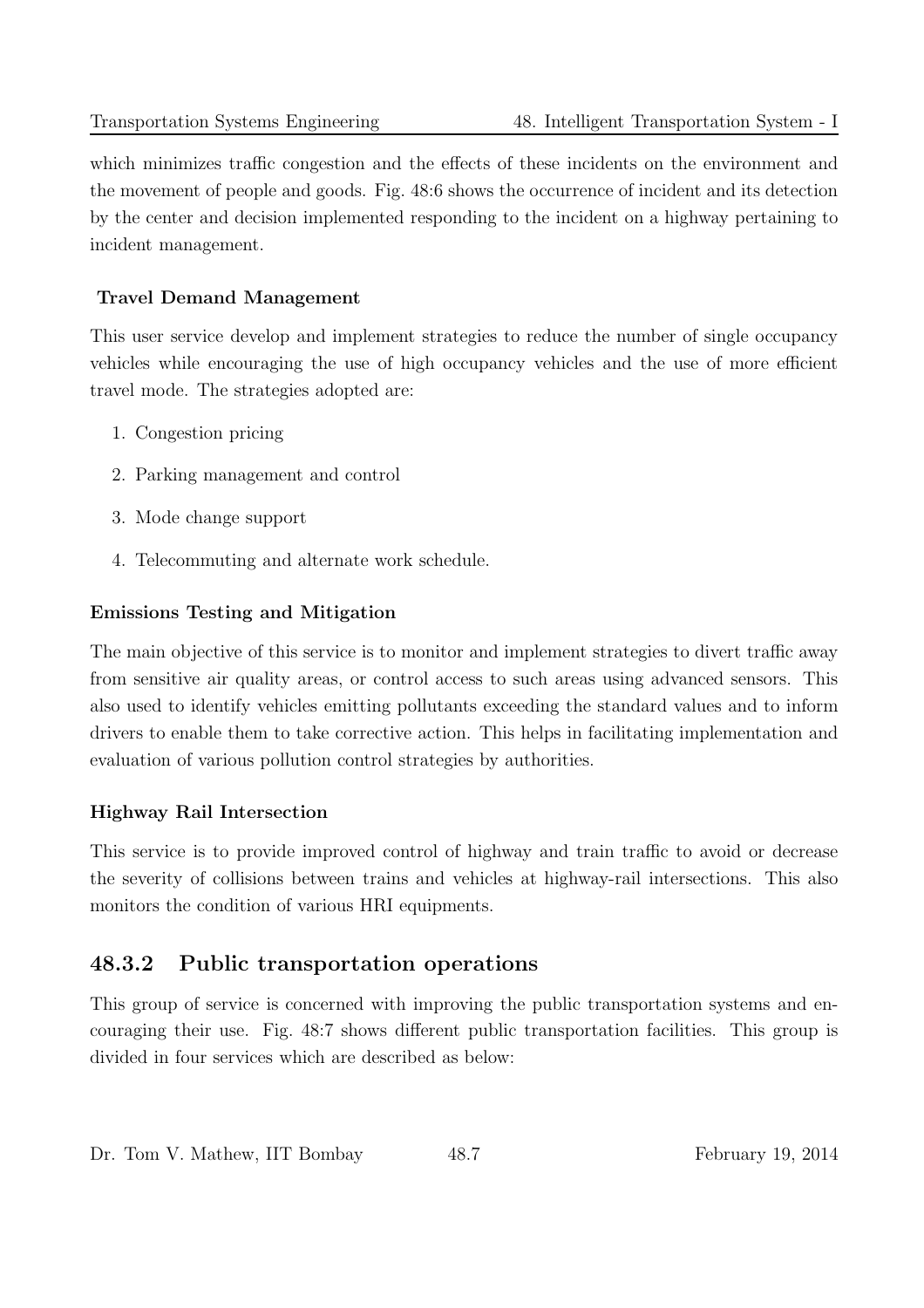

Figure 48:7: Different public transportation systems

#### Public Transportation Management

This user service collects data through advanced communications and information systems to improve the operations of vehicles and facilities and to automate the planning and management functions of public transit systems. This offers three tasks:

- 1. To provide real-time computer analysis of vehicles and facilities to improve transit operations and maintenance by monitoring the location of transit vehicles, by identifying deviations from the schedule, and offering potential solutions to dispatchers and operators.
- 2. To maintain transportation schedules and to assure transfer connections from vehicle to vehicle and between modes to facilitate quick response to service delays .
- 3. To enhance security of transit personnel by providing access management of transit vehicles.

#### En-Route Transit Information

This service is intended to provide information on expected arrival times of t vehicles, transfers, and connections to travellers after they begin their trips using public transportation. This also provide real-time, accurate transit service information on-board the vehicle, at transit stations and bus stops to assist travellers in making decisions and modify their trips underway.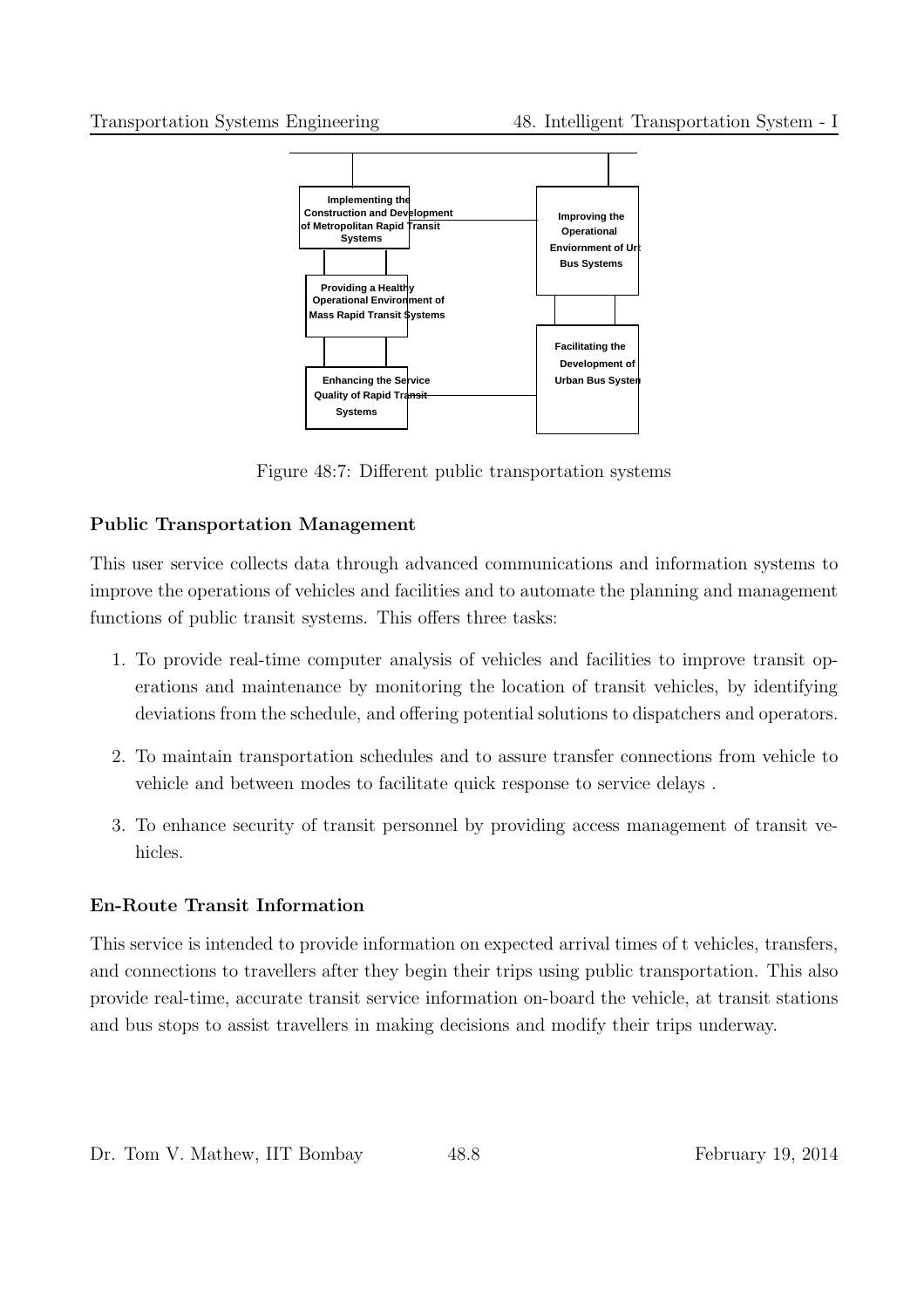#### Personalized Public Transit

The aim of this service is to offer public transport facility to travellers by assigning or scheduling vehicles by

- 1. diverting flexibly routed transit vehicles.
- 2. assigning privately operated vehicles on demand which include small buses, taxicabs, or other small, shared-ride vehicles.

Under this service, travellers provide information of their trip origin and destination to service station. The center then assigns the closest vehicle to service the request and to inform the travellers regarding arrival of such vehicles well in advance to reduce their anxiety.

#### Public Travel Security

This user service creates a secure environment for public transportation operators and support staff and monitors the environment in transit facilities, transit stations, parking lots, bus stops and on-board transit vehicles and generates alarms (either automatically or manually) when necessary. It also provides security to the systems that monitor key infrastructure of transit (rail track, bridges, tunnels, bus guide ways, etc.).

#### 48.3.3 Electronic payment

This user service allows travellers to pay for transportation services with a common electronic payment medium for different transportation modes and functions. Toll collection, transit fare payment, and parking payment are linked through a multi-modal multi-use electronic system. With an integrated payment system a traveller driving on a toll road, using parking lot would be able to use the same electronic device to pay toll, parking price and the transit fare. Fig. 48:8 shows the electronic payment facility by radio car tag.

# 48.3.4 Commercial Vehicle operations

The aim is to improve the efficiency and safety of commercial vehicle operations. This involves following services:

- 1. CV electronic clearance
- 2. Automated road side safety inspection
- 3. On-board safety monitoring administrative process

Dr. Tom V. Mathew, IIT Bombay 48.9 February 19, 2014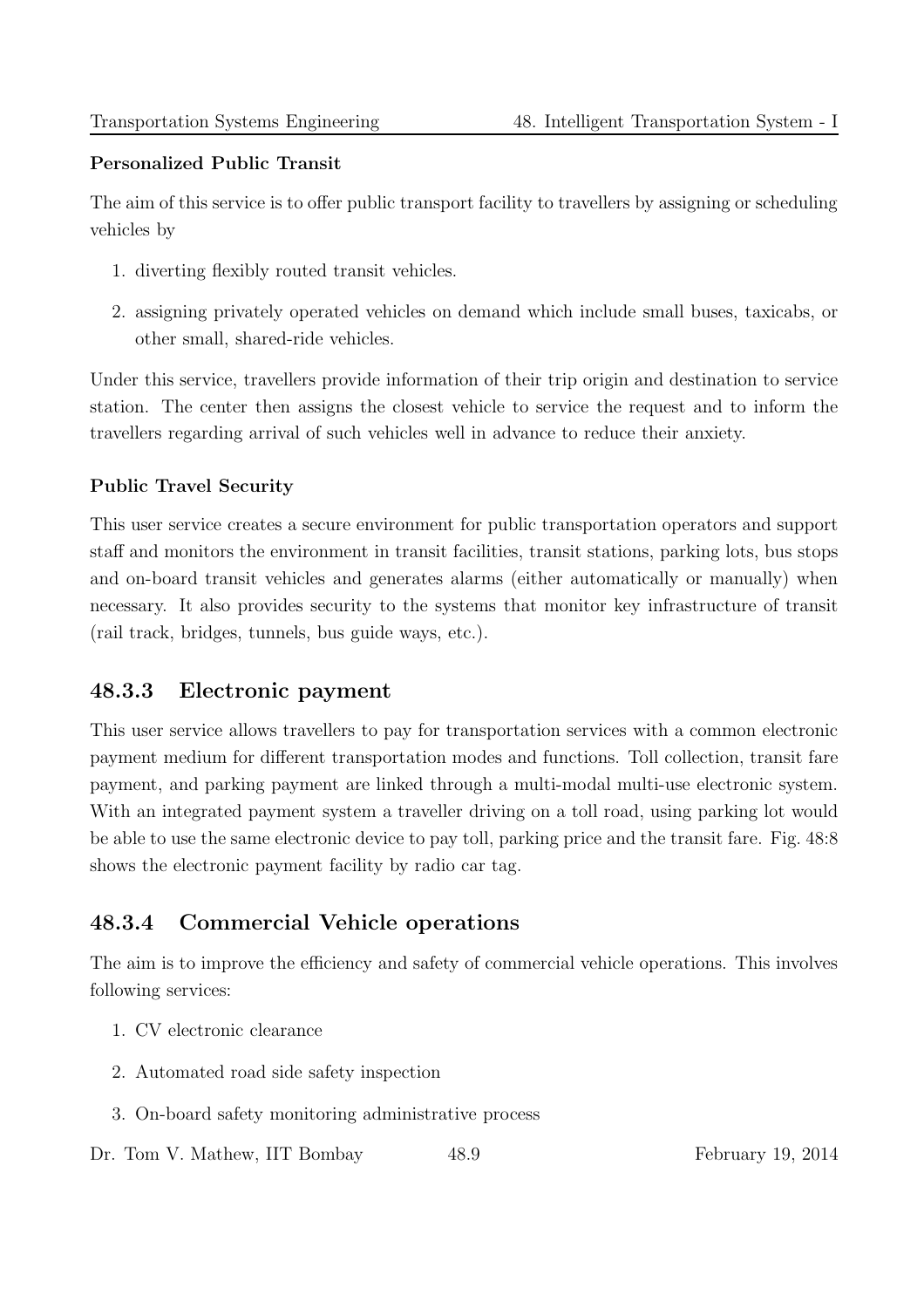

Figure 48:8: Electronic payment facility

- 4. Hazardous material incident response
- 5. Freight Mobility

#### Commercial Vehicle Electronic Clearance

This service allows enforcement personnel to electronically check safety status, vehicle's credentials, and size and weight data for the commercial vehicles before they reach an inspection site. The authorities send the illegal or potentially unsafe vehicles only for inspection and bypass safe and legal carriers to travel without stopping for compliance checks at weigh stations and other inspection sites.

#### Automated Roadside Safety Inspection

At inspection station the safety requirements are checked more quickly and more accurately during a safety inspection using automated inspection capabilities. Advanced equipments are used to check brake, steering and suspension performance and also the driver's performance pertaining to driver alertness and fitness for duty.

#### On-board Safety Monitoring

This service monitors the driver, vehicle, and cargo and notify the driver, carrier, and, also to the enforcement personnel, if an unsafe situation arises during operation of the vehicle. This is user service also assures freight container, trailer, and commercial vehicle integrity by monitoring on-board sensors for a breach or tamper event.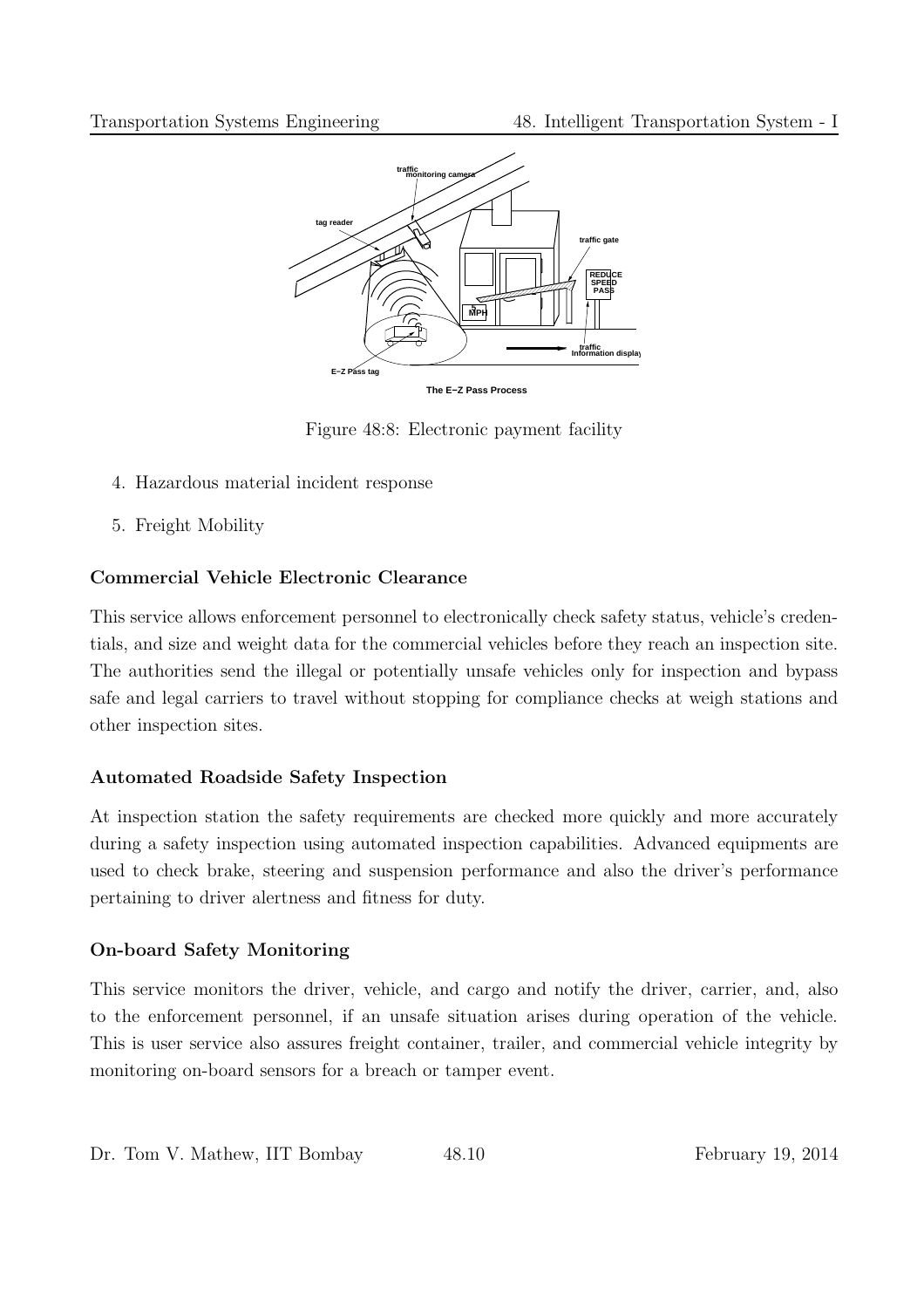#### Commercial Vehicle Administrative Processes

This service allows carriers to purchase credentials such as fuel use taxes, trip permits, overweight permit, or hazardous material permits automatically. The mileage and fuel reporting and auditing components are provided to the carriers automatically which reduce significant amount of time and paperwork.

#### Hazardous Materials Incident Response

This user service provides immediate information regarding the types and quantities of hazardous materials present at incident location to the emergency personnel in order to facilitate a quick and appropriate response. The emergency personnel are informed regarding shipment of any sensitive hazardous materials so that timely action could be taken in case of accidents.

#### Freight Mobility

This service provides information to the drivers, dispatchers, and inter-modal transportation providers, enabling carriers to take advantage of real-time traffic information, as well as vehicle and load location information, to increase productivity.

#### 48.3.5 Advanced vehicle control and safety systems

This user service aims to improve the safety of the transportation system by supplementing drivers' abilities to maintain vigilance and control of the vehicle by enhancing the crash avoidance capabilities of vehicles. Following user services are included in this group:

#### Longitudinal Collision Avoidance

This user service provides assistance to vehicle operators in avoiding longitudinal collisions to the front and/or rear of the vehicle. This is achieved by implementing rear-end collision warning and control, Adaptive Cruise Control (ACC), head-on collision warning and control, and backing collision warning to the drivers.

#### Lateral Collision Avoidance

This helps drivers in avoiding accidents that result when a vehicle leaves its own lane of travel, by warning drivers and by assuming temporary control of the vehicle. This service provides to the drivers the lane change/blind spot situation display, collision warning control and lane departure warning and control.

Dr. Tom V. Mathew, IIT Bombay 48.11 February 19, 2014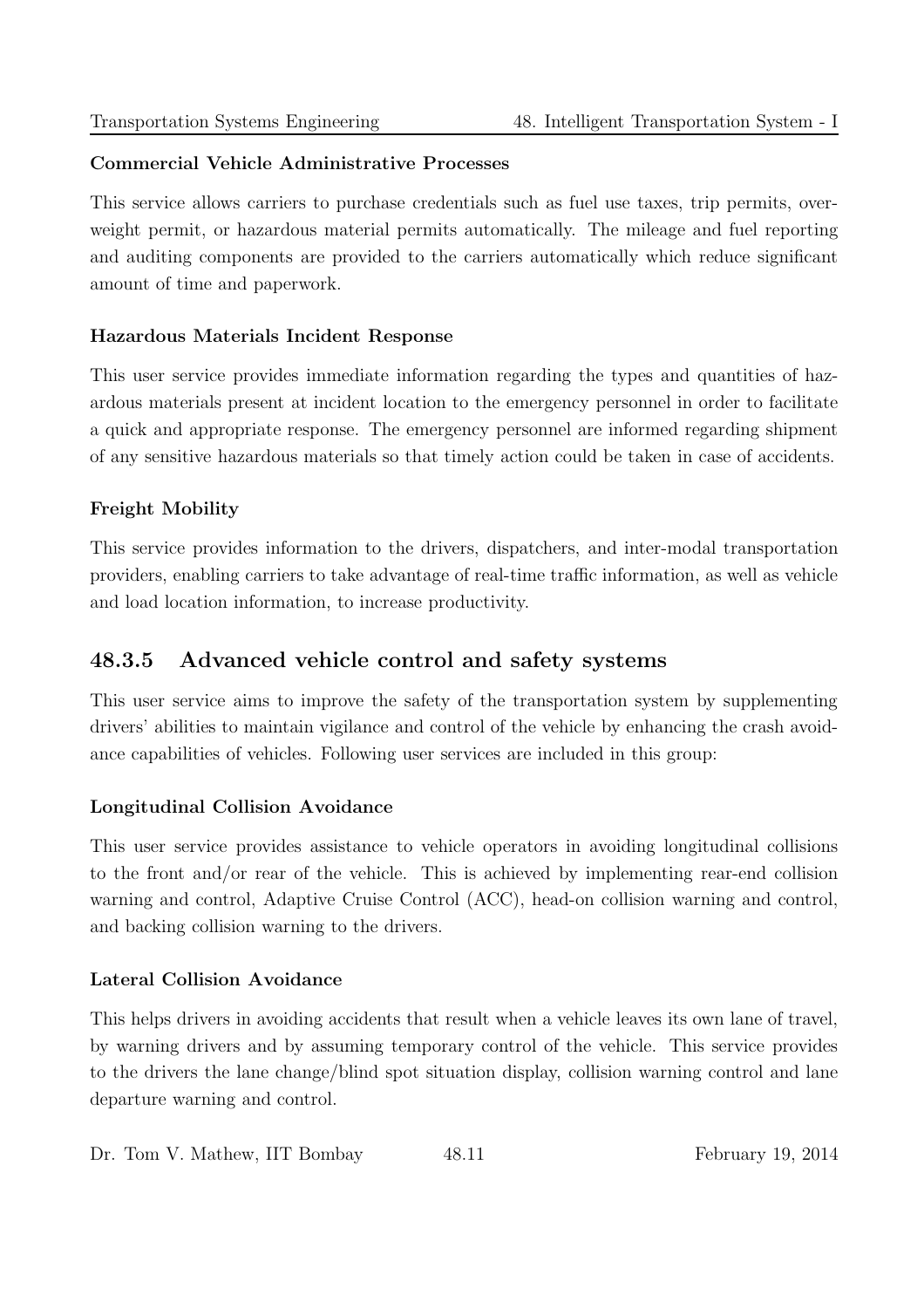#### Intersection Collision Avoidance

This user service is specifically aimed at providing vehicle operators with assistance in avoiding collisions at intersections. The system tracks the position of vehicles within the intersection area through the use of vehicle-to-vehicle communications or vehicle to infrastructure communications.

#### Vision Enhancement for Crash Avoidance

This service helps in reducing the number of vehicle crashes that occur during periods of poor visibility by in vehicle sensors capable of capturing an image of driving environment and providing a graphical display of the image to the drivers.

#### Safety Readiness

This helps to provide drivers with warnings regarding their own driving performance, the condition of the vehicle, and the condition of the roadway as sensed from the vehicle.

#### Pre-Crash Restraint Deployment

This service helps in reducing the number and severity of injuries caused by vehicle collisions by anticipating an imminent collision and by activating passenger safety systems prior to the actual impact.

#### Automated Vehicle Operations (AVO)

This service provides a fully automated vehicle-highway system in which instrumented vehicles operate on instrumented roadways without operator intervention.

#### 48.3.6 Emergency management

This service has two functions:

- 1. Emergency notification and personal security This is to provide travellers the ability to notify appropriate emergency response personnel regarding the need for assistance due to emergency or non-emergency situations either by manually or automatically from the vehicle on the occurrence of an accident.
- 2. Emergency vehicle management This user service is to reduce the time from the receipt of an emergency notification to the arrival of the emergency vehicles at incident location thereby reducing the severity of accident injuries.
- Dr. Tom V. Mathew, IIT Bombay  $48.12$  February 19, 2014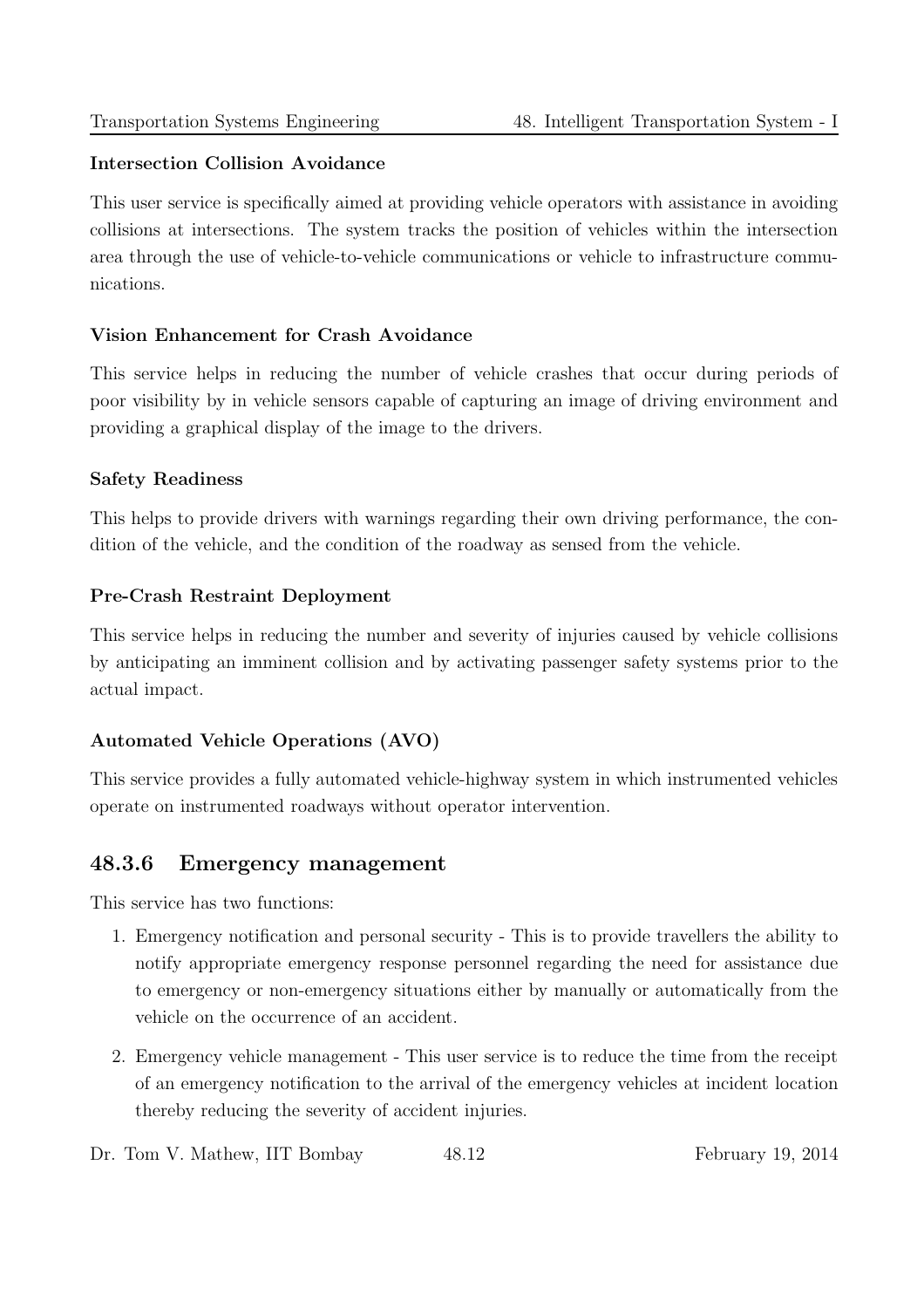#### 48.3.7 Information management

This service is aimed to provide the functionality needed to store and archive the huge amounts of data being collected on a continuous basis by different ITS technologies.

### 48.3.8 Maintenance and construction management

This user service is aimed to provide the functionality needed for managing the fleets of maintenance vehicles, managing the roadway with regards to construction and maintenance and safe roadway operations.

# 48.4 ITS Architecture

The ITS Architecture provides a common framework for planning, defining, and integrating intelligent transportation systems. It specifies how the different ITS components would interact with each other to help solving transportation problems. It provides the transportation professionals to address their needs with wide variety of options. It identifies and describes various functions and assigns responsibilities to various stake-holders of ITS. The ITS architecture should be common and of specified standards throughout the state or region so that it can address solution to several problems while interacting with various agencies.

- 1. Interoperability The ITS architecture should be such that the information collected, function implemented or any equipment installed be interoperable by various agencies in different state and regions.
- 2. Capable of sharing and exchanging information The information by traffic operations may be useful to the emergency services.
- 3. Resource sharing regional communication towers constructed by various private agencies are required to be shared by ITS operations.

# 48.4.1 National ITS architecture

This is developed by US Department of Transportation to provide guidance and co-ordinate all regions in deploying ITS. It documents all information available and keep updating continuously. The national architecture contains the following components: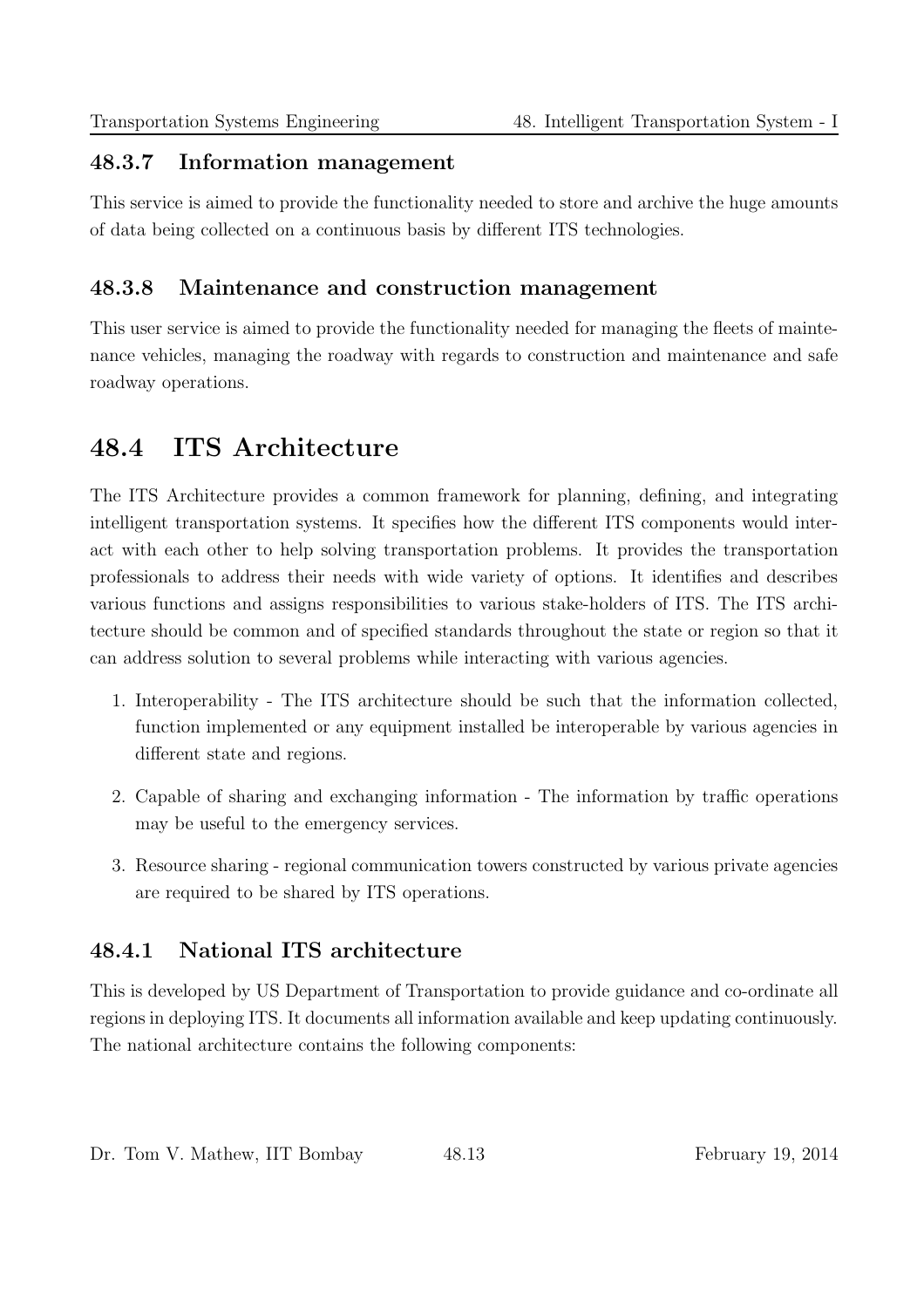Table 48:1: User service requirements for Traffic Control user service

Traffic Control provides the capability to efficiently manage the movement of traffic on streets and highways. Four functions are provided which are

(1) Traffic Flow Optimization,

(2) Traffic Surveillance,

(3) Control, and

(4) Provide Information.

This will also include control of network signal systems with integration of freeway control. The specified User service requirements

(1) TC shall include a Traffic Flow Optimization function to provide the capability to optimize traffic flow.

(1.1) Traffic Flow Optimization shall employ control strategies that seek to maximize traffic-movement efficiency.

(1.2) Traffic Flow Optimization shall include a wide area optimization capability, to include several jurisdictions.

(1.2.1) Wide area optimization shall integrate the control of network signal systems with the control of freeways.

(1.2.2) Wide area optimization shall include features that provide preferential treatment for transit vehicles.

(2) TC shall include a Traffic Surveillance function.

#### 48.4.2 User services and their requirements

A number of functions are needed to accomplish the user services. These functional statements are called user services requirements. For all the user services the requirements have been specified. If any new function is added, new requirements are to be defined. Table. 48:1 shows an illustration of user service requirements for traffic control user service.

#### 48.4.3 Logical architecture

To accomplish user service requirements many functions or processes are needed. The logical architecture defines a set of functions (or processes) and information flows (or data flows) that respond to the user service requirements. It describes the lower end interaction of different components of ITS. Processes and data flows are grouped to form a particular functions. These are represented graphically by data flow diagrams (DFDs). Fig. 48:9 shows the interaction of Manage Traffic process with other processes. Each process is broken down into more sub

Dr. Tom V. Mathew, IIT Bombay 48.14 February 19, 2014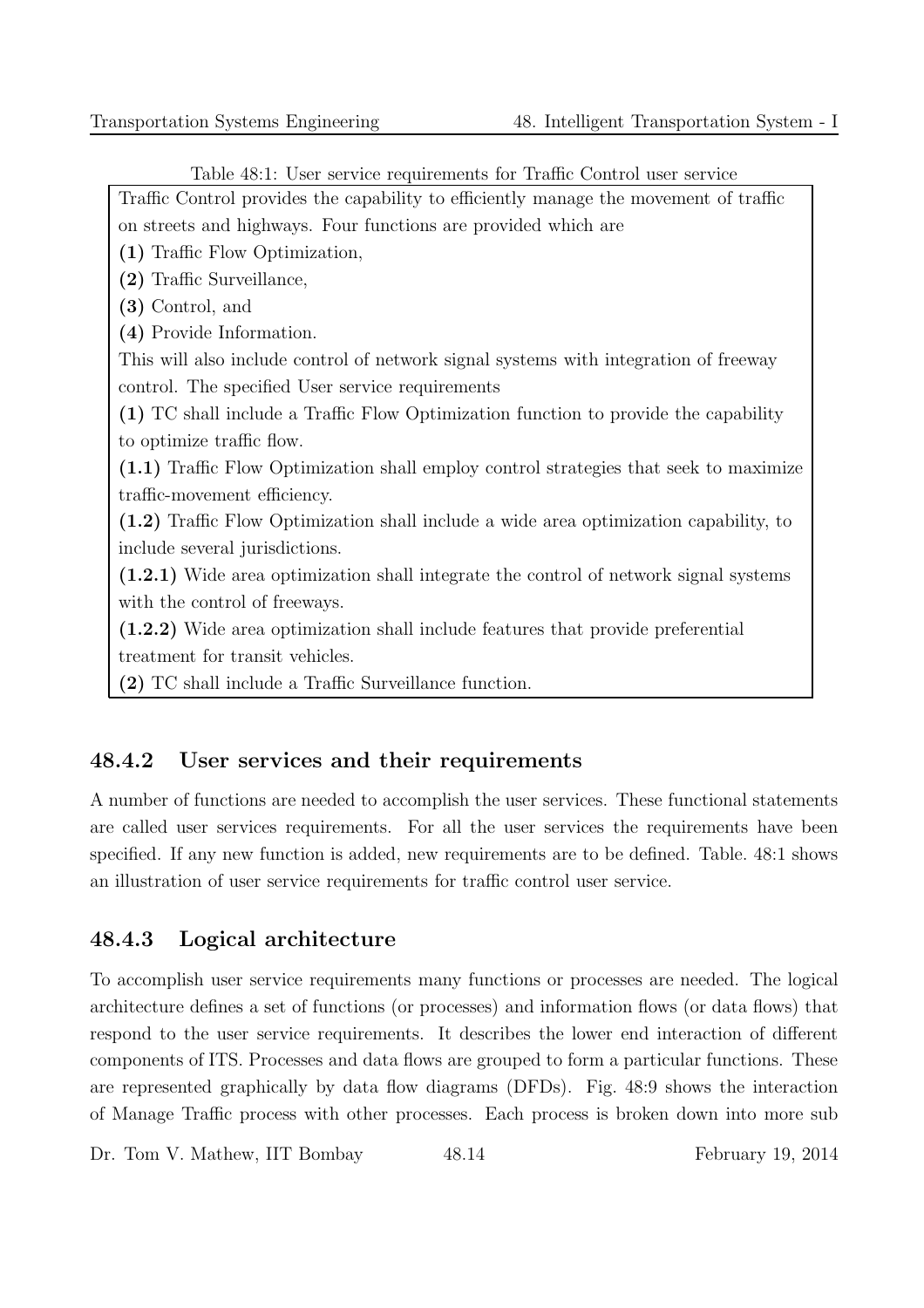

Figure 48:9: High level ITS logical architecture



Figure 48:10: Decomposition of process into P-specs

processes. The sub process is further broken into sub process which are called process specifications (P-specs) lowest level. These p specs are required to be performed to fulfill user services requirements. Fig. 48:10 shows process decomposition into process specifications.

#### 48.4.4 Physical architecture

The functions from logical architecture that serve the same need are grouped into sub systems. With these subsystems a physical entity is developed to deliver functions. The data flow of logical architecture are also combined to define interface between subsystems. Fig. 48:11 shows the functions A and B of logical architecture assigned to subsystem A in physical architecture. Both the architecture forms the core of ITS. The physical architecture of ITS defines the physical subsystems and architectural flows based on the logical architecture. The 22 subsystems are broadly classified in four groups as centers, field, vehicle, and travelers. Fig. 48:12 shows the subsystems and communications that comprise the national physical architecture. The subsystem represent aggregation of functions that serve the same transportation need and closely correspond to physical elements of transportation management system.

Dr. Tom V. Mathew, IIT Bombay 48.15 February 19, 2014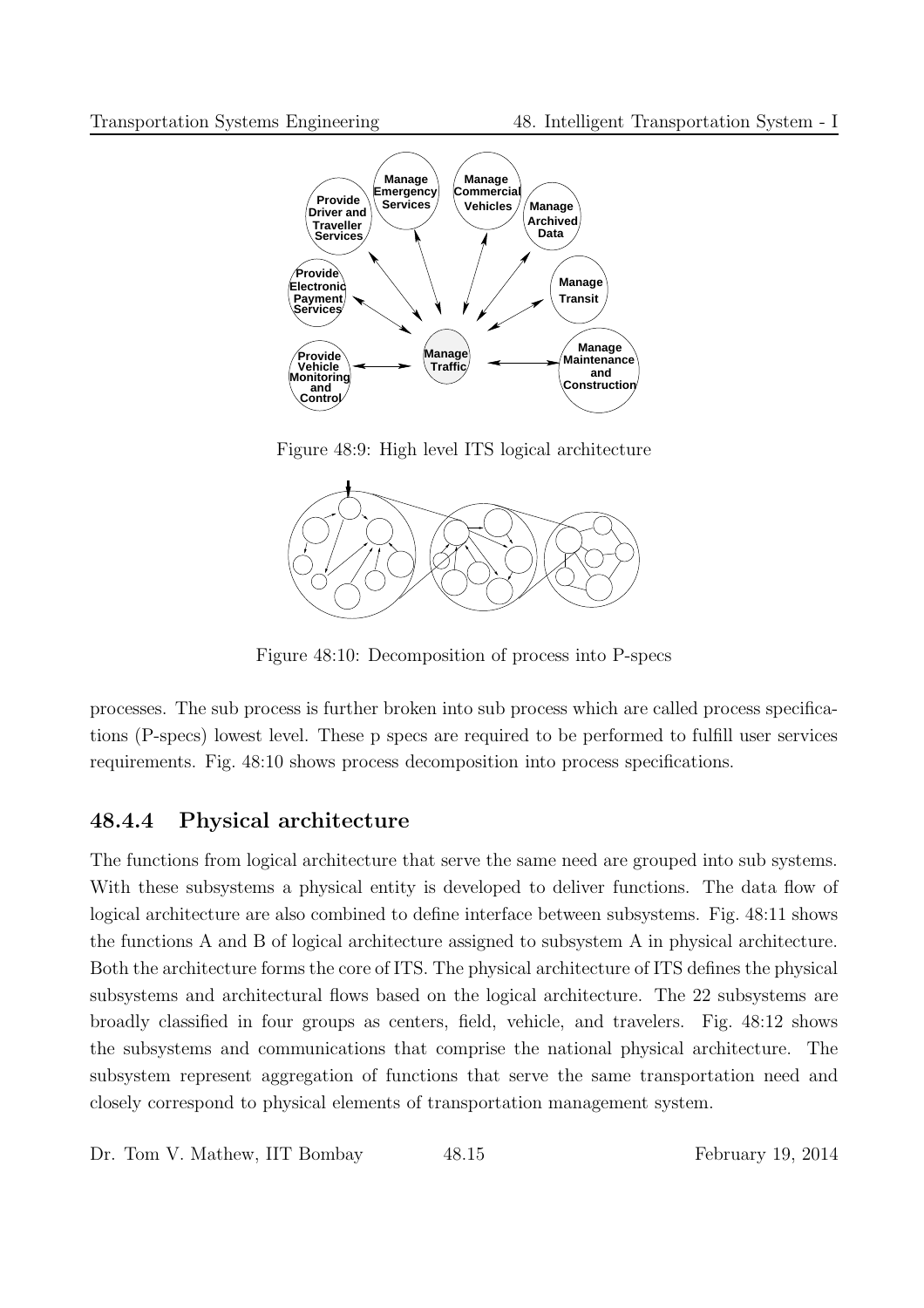

Figure 48:11: Assigning function from logical to the physical architecture



Figure 48:12: National ITS physical architecture showing subsystems and communications

Vehicle group consists of five different types of vehicles. The traveler group represents different ways a traveler can access information on the status of the transportation system. There are four different types of communication systems.

- 1. Fixed point to fixed point
- 2. Wide area wireless
- 3. Vehicle vehicle communication
- 4. Field vehicle communication

Through the communication systems all the subsystems are interconnected and transfer the required data. Fig. 48:13 shows the communication between traffic management subsystem and the roadway subsystem. Traffic management subsystem is connected to communications

Dr. Tom V. Mathew, IIT Bombay 48.16 February 19, 2014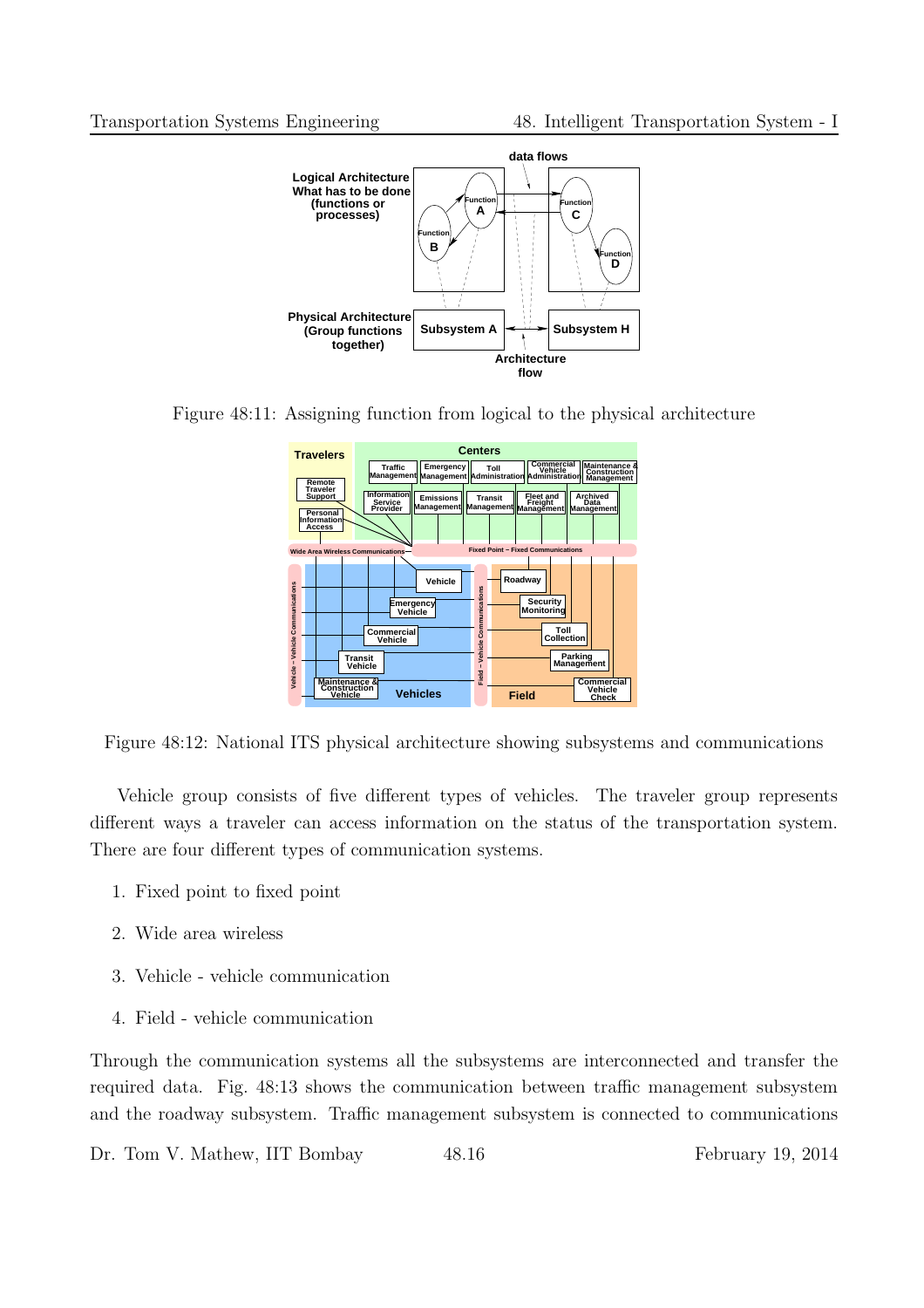

Figure 48:13: Communications between subsystems of physical architecture

Table 48:2: TMC Signal control equipment package TMC Equipment package provides the capability for traffic managers to monitor and manage the traffic flow at signalized intersections. It analyzes and reduces the collected data from traffic surveillance equipment and implements control plans for signalized intersections. TMC signal control equipment package contains five P- specs: (i) Traffic operation personnel traffic interface (ii) Process traffic data (iii) Select strategy (iv) Determine indicator state for road management (v) Output control data for roads

which gets real time information of the transportation system through roadway subsystem which comprise of signal control, detectors, camera, VMS etc.

# 48.4.5 Equipment packages

In order to provide more deployment oriented perspective to the ITS architecture an equipment package is developed. In this similar functions of a particular subsystem are grouped together and implemented by a package of hardware and software facilities. As an example Table. 48:2 shows the TMC signal control equipment package and its functional requirements.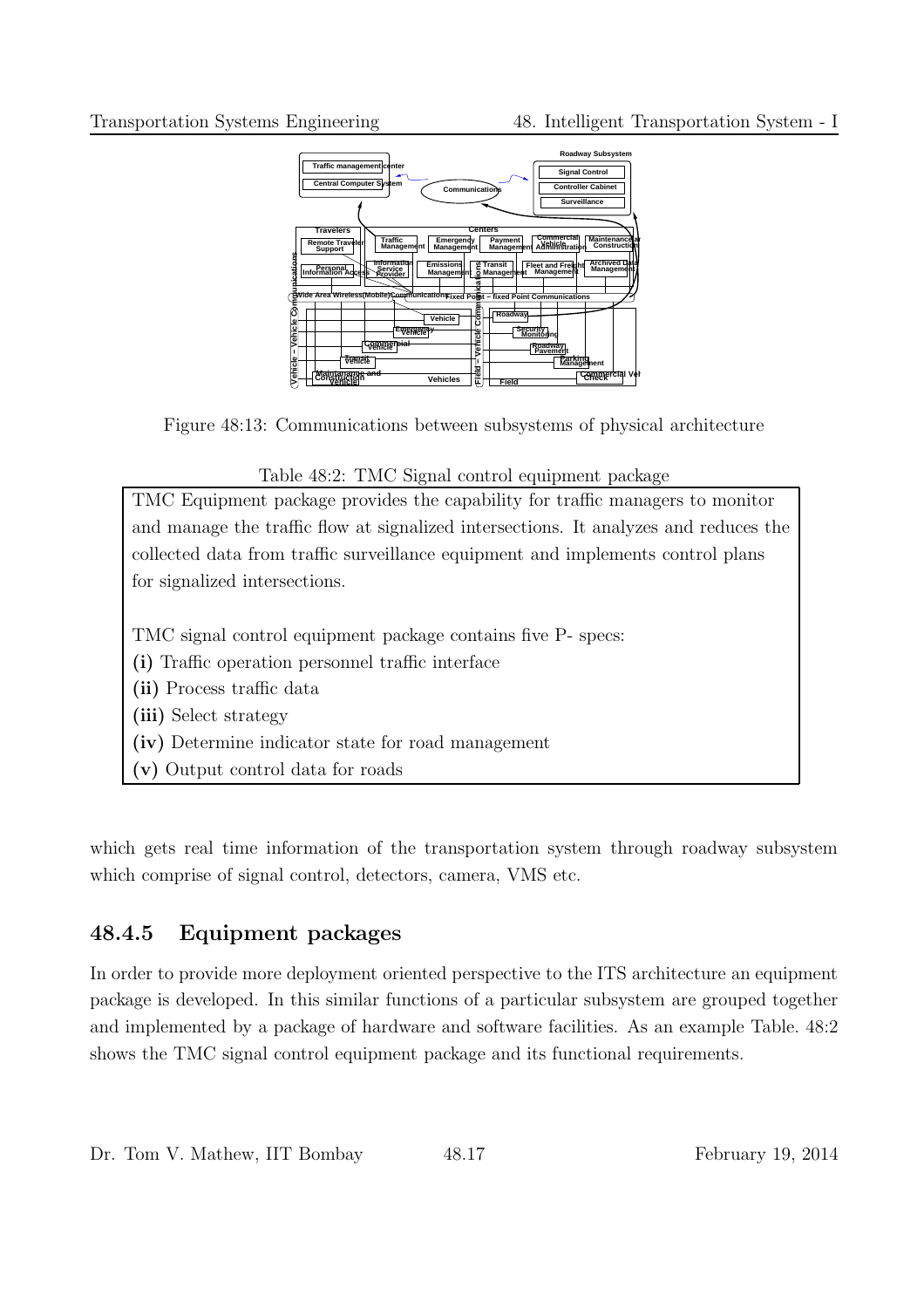

**ATMS03 − Surface Street Control**

Figure 48:14: Surface street control market package

### 48.4.6 Market package

The market package defines a set of equipment packages that are required to work together to provide a given transportation service. Most market packages are made up of equipment packages from two or more subsystems. These are designed to address specific transportation problems and needs. Fig. 48:14 shows surface street control market package. This package provide the central control and monitoring equipment, communication links and the signal control equipment that support local street control or arterial traffic management. The various signal control systems dynamically adjusted control plans and strategies based on current traffic conditions and priority requests.

# 48.5 ITS Planning

ITS planning is to integrate ITS into the transportation planning process.

# 48.5.1 Transportation planning and ITS

Transportation planning helps in shaping a well balanced transportation system that can meet future demands. Transportation planning is an iterative process which include problem identification, solution generation, analysis, evaluation and implementation. This can be integrated with ITS using computers, communication systems and software. As planning is normally made for long period, installing ITS facilities needs to be updated and one should ensure that the equipments and technologies are compatible for future improvement and expansion. The steps

Dr. Tom V. Mathew, IIT Bombay 48.18 February 19, 2014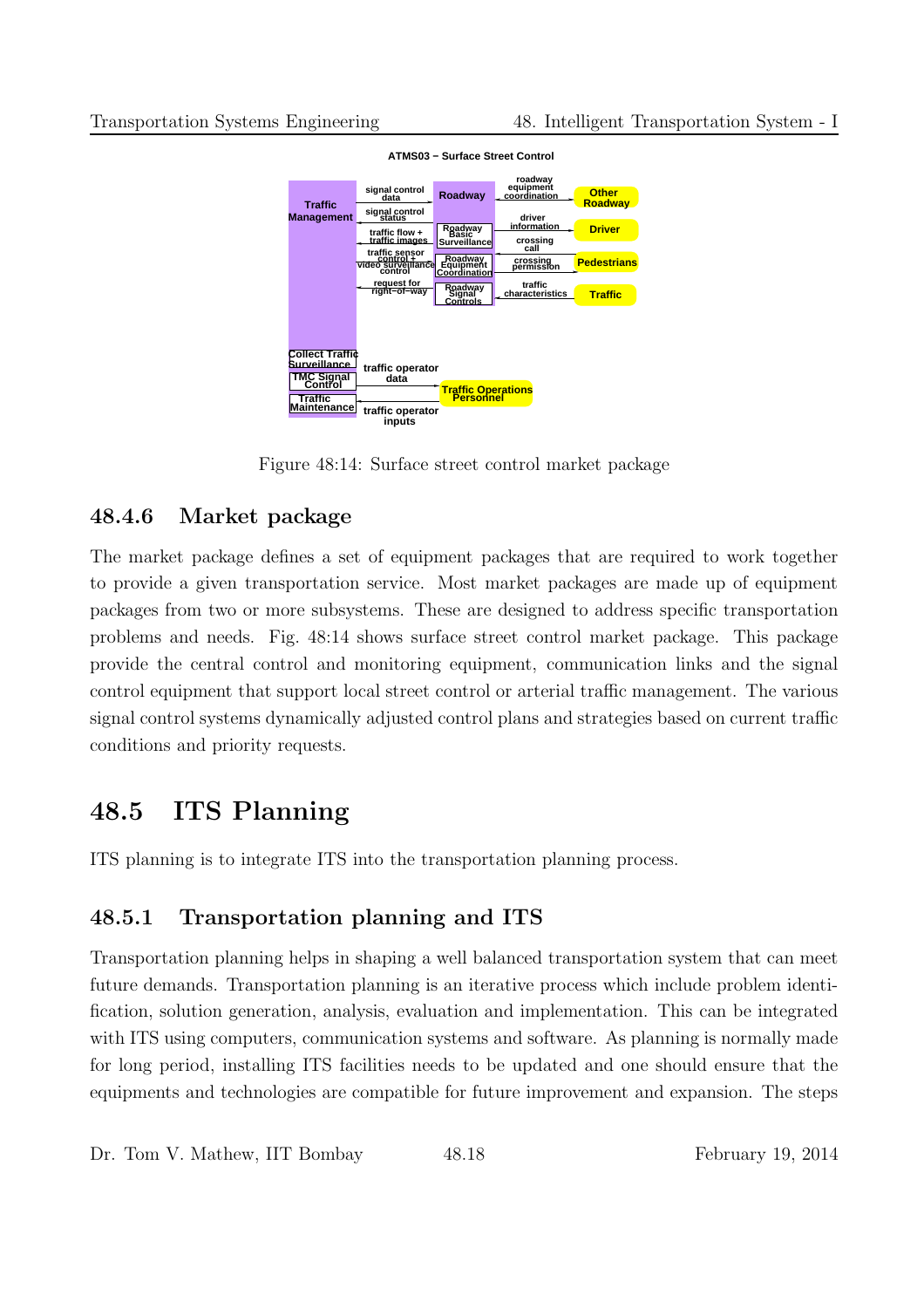in traditional transportation planning are as follows:

- 1. Establish goals and objectives
- 2. Inventory existing conditions
- 3. Analyze existing conditions
- 4. Long range/ short range element
- 5. Forecast land use, population/employment
- 6. Forecast future travel/trips
- 7. Develop and evaluate alternative transportation plans
- 8. Prepare recommended plans and programs

ITS transportation planning process differs from the traditional transportation planning process. ITS has the unique capability to integrate different modes of transportation such as public auto, transit, and infra-structural elements through communications and control. The multi-modal integration potential provides a great opportunity for planning across modes. The comparison between ITS approach and conventional approach for solving various transportation problems are shown for few problems are shown in table. 48:3.

#### 48.5.2 Planning and ITS architecture

ITS architecture is a useful tool for integrating ITS technique into planning process. The ITS architecture defines the comprehensive set of data that should be shared by various agencies of transportation network. With the knowledge of what data must be exchanged, these agencies develop a common interest in cooperating planning efforts between all transportation projects.

#### 48.5.3 Planning for ITS

ITS planning process follows a systems engineering approach to develop a deployment plan in descending order vision, goal, objectives, and functions. Table. 48:4 shows the ITS approach for achieving goal "enhance public safety".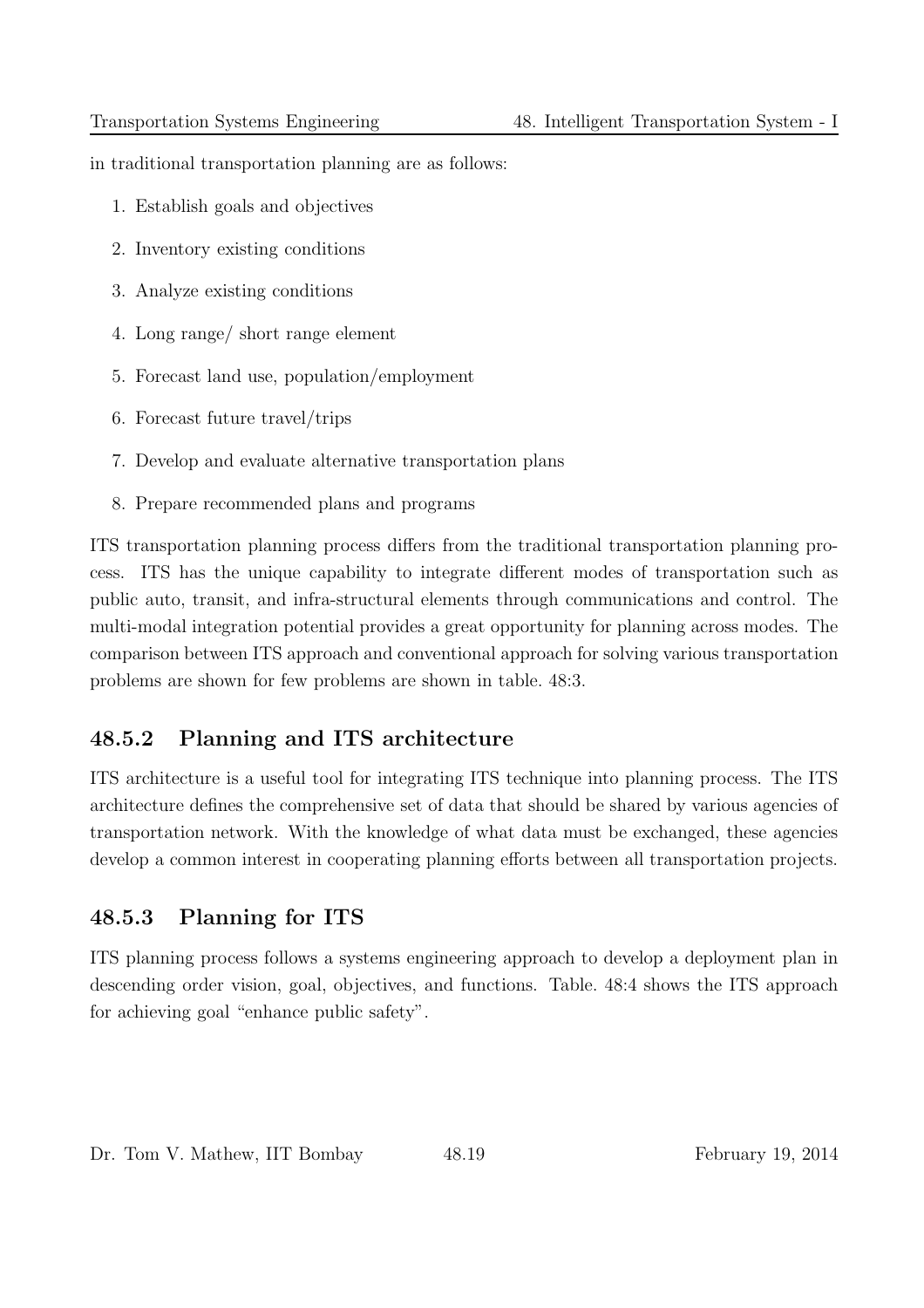| Problem       | Possible solutions | Conventional approach | ITS approach             |
|---------------|--------------------|-----------------------|--------------------------|
| Lack of       | Provide user       | Expand fixed route    | Multi-modal pre trip and |
| mobility      | friendly access to | transit and Para      | en-route traveler        |
| and           | quality            | transit service       | information              |
| accessibility | transportation     |                       |                          |
|               | services           | Radio and TV          | Personalize public       |
|               |                    | traffic reports       | transportation           |
|               |                    |                       |                          |
|               |                    |                       | Enhance fare card        |
| Traffic       | Increase roadway   | New roads             | Advanced traffic         |
| congestion    | capacity           |                       | control, advanced        |
|               |                    | Car pooling           | vehicle systems          |
|               | Reduce demand      |                       |                          |
|               |                    | Flex-time program     | Real time ride matching  |
|               |                    |                       |                          |
|               |                    |                       | Personalized public      |
|               |                    |                       | transport                |
|               |                    |                       |                          |
|               |                    |                       | Telecommuting            |
|               |                    |                       | transportation pricing   |
| Traffic       | Improve safety     | Improve roadway       | Fully automated vehicle  |
| accidents     |                    | geometry, sight       | control system           |
|               |                    | distance, traffic     |                          |
|               |                    | signal                | Automated warning        |
|               |                    |                       | system                   |
|               |                    | Grade separated       |                          |
|               |                    | intersection          | Driver condition on      |
|               |                    |                       | monitoring               |
|               |                    | Driver training       |                          |
|               |                    |                       | Automated detection of   |
|               |                    | Street lighting       | adverse weather          |
|               |                    |                       | Emergency notification   |

Dr. Tom V. Mathew, IIT Bombay  $48.20$  February 19, 2014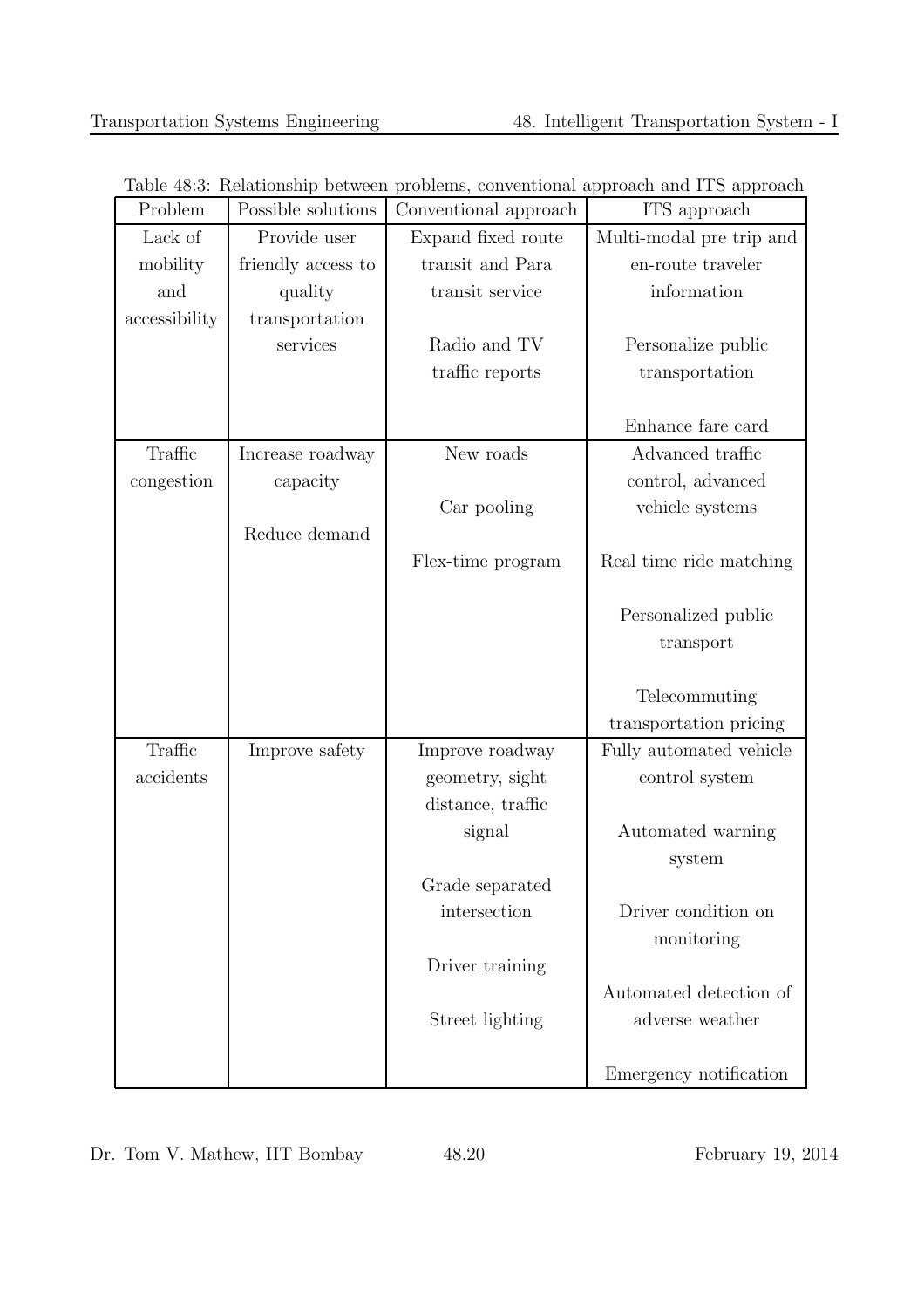| Table 48.4: ITS approach for the goal enhance public safety |                                                                        |                                       |  |  |  |
|-------------------------------------------------------------|------------------------------------------------------------------------|---------------------------------------|--|--|--|
| Vision                                                      | Improvement of travelers safety by providing advance warning by        |                                       |  |  |  |
|                                                             | implementing crash counter measures and by controlling to the security |                                       |  |  |  |
|                                                             | of the transportation facilities                                       |                                       |  |  |  |
| Goal                                                        | Enhance public safety                                                  |                                       |  |  |  |
| Objectives                                                  | Promote safety of transportation                                       | Reduce crashes on freeways            |  |  |  |
|                                                             | facility                                                               | and streets                           |  |  |  |
| Functions                                                   | $#$ Monitoring of rest areas                                           | $#$ Implement crash counter           |  |  |  |
|                                                             |                                                                        | measures at high accident             |  |  |  |
|                                                             | $#$ Provide public safety at park                                      | locations                             |  |  |  |
|                                                             | and ride lots                                                          |                                       |  |  |  |
|                                                             |                                                                        | $#$ Implement work zone safety        |  |  |  |
|                                                             | $#$ Coordinate emergency response                                      | measures                              |  |  |  |
|                                                             | using appropriate agency                                               |                                       |  |  |  |
|                                                             |                                                                        | $#$ Install traffic signs signals and |  |  |  |
|                                                             |                                                                        | road marking                          |  |  |  |
|                                                             |                                                                        |                                       |  |  |  |
|                                                             |                                                                        | $#$ Remove obstruction from the       |  |  |  |
|                                                             |                                                                        | incident scene                        |  |  |  |

Table  $48.4$ : ITS approach for the goal enhance public safety